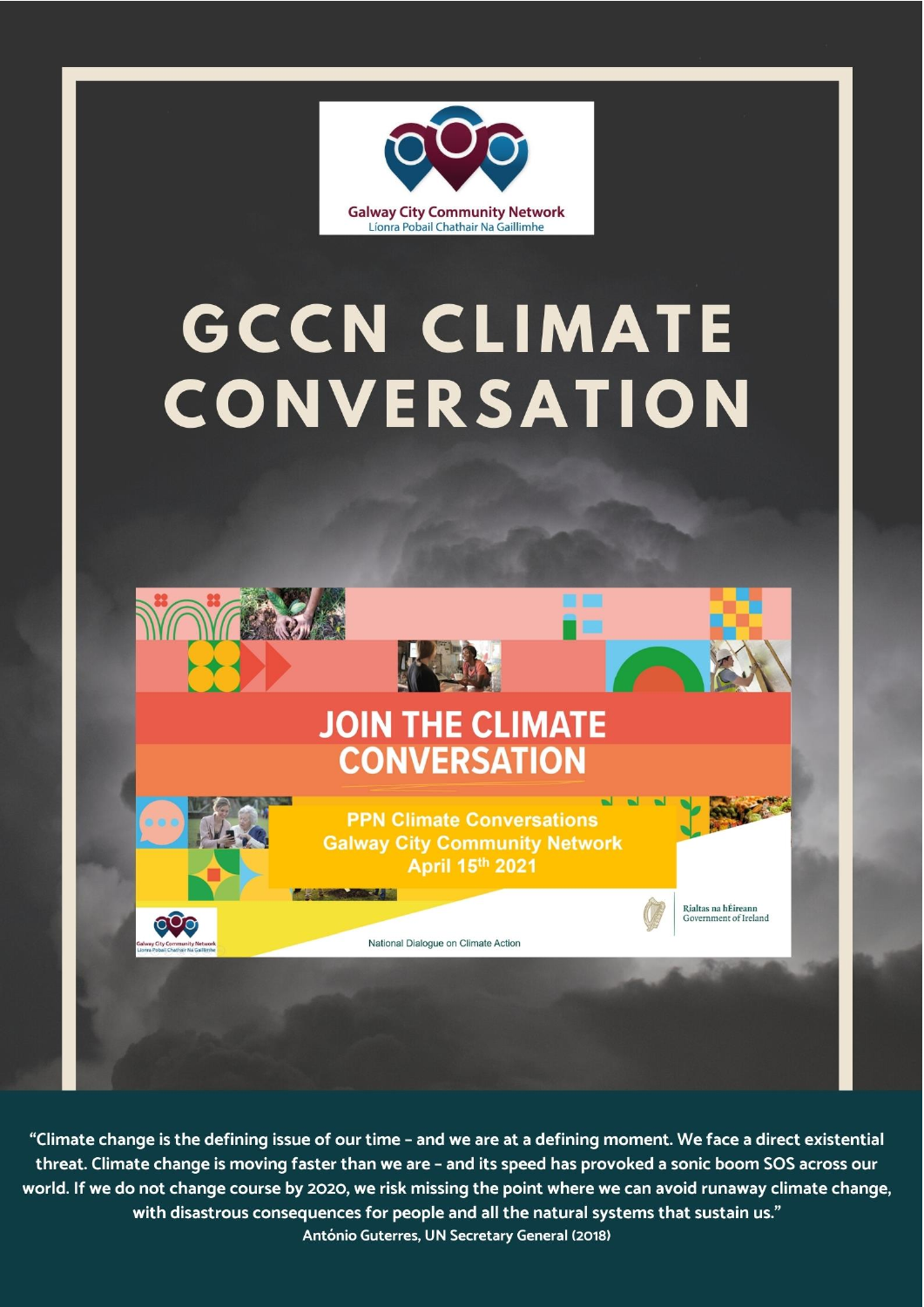## **Introduction**

Galway City Community Network was selected as one of the pilot areas for the Climate Conversation initiative supported by the Department of the Environment, Climate and Communications and the Department of Rural and Community Development as part of the Government's National Dialogue on Climate Action.

GCCN held a Climate Conversation on the  $15<sup>th</sup>$  of April. The workshop was attended by representatives of organisations from the community, voluntary and environmental sectors in Galway City and represented issues such as disability, Traveller community, young people, socio-economic disadvantage, as well as environmental concerns. The following is a note of the outcomes of the discussion.

The report drew on previous work undertaken by GCCN and outlined in the [GCCN Policies and](https://galwaycitycommunitynetwork.ie/wp-content/uploads/2018/03/GCCN-Policies-Positions.pdf)  [Positions](https://galwaycitycommunitynetwork.ie/wp-content/uploads/2018/03/GCCN-Policies-Positions.pdf) document and the [GCCN Submission to the Galway City Development Plan](https://galwaycitycommunitynetwork.ie/gccn-submission-on-galway-city-development-plan-2023-2029-stage-1/) process. The text in italics are quotes from participants.

# **Macro/Micro Level**

There was consensus that while micro-level, individual or community-based initiatives have a role to play is seeking to mitigate or adapt to the impacts of the climate changes and biodiversity crises, the State need to ensure emphasis on the macro-level, ensuring fundamental changes in how the country deals with climate change.

*We don't know what the levels of transport-related emissions are in Galway – there are no measurements and without measuring you cannot set targets to reduce*

There was consensus that a new model of planning needs to be identified that recognises that there are climate and biodiversity emergencies as a starting point, is based on achieving the emission reduction targets in the Programme for Government of an average 7% per annum, year on year to 2030 and is centred around the needs of residents and facilitating them to live in a sustainable way.

## **Process**

There was agreement that process is critical and engagement with and the participation of communities will be crucial to the success or otherwise of what will probably be significant lifestyle changes for most. Young people need to be included in this and there was criticism for the deficit in engagement with young people.

*Young people looked at the online consultation. It was really depressing – no more than a tickbox exercise*

There was also criticism of the fact that the current consultation process is very much focused on the individual/micro community level, and while these have a place in changing behaviours, the main focus needs to be on structural, high level, change.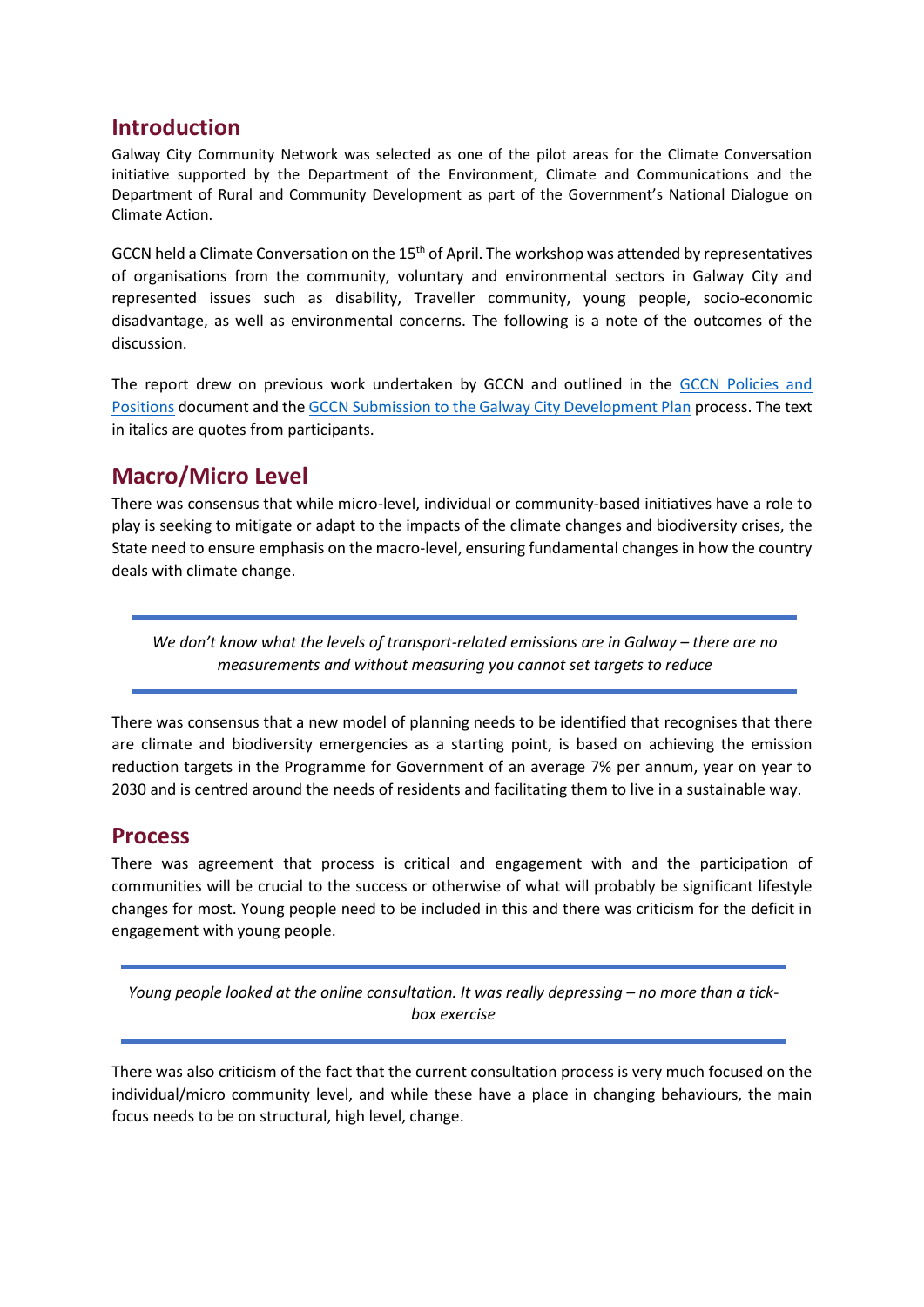# **Community Initiatives**

There is a wealth of community initiatives across Galway city that contribute to climate action and use an environmental justice framework to respond to the climate and biodiversity crises. Communities have self-organised to develop local solutions that address the thematic areas. However, the most significant barrier faced by communities in implementing and advocating for these solutions is the lack of institutional support and facilitative policy and practice at a local and national level.

There is an important value in the 'holistic approach' taken by many community and voluntary organisations is carrying out their work and this needs to be encouraged and supported.

- *It may be the cycling campaign doing an open day…but you're unlikely to see them leaving piles of rubbish behind.*
- It may be the resource centre running a community resilience course...but you are *unlikely to see them excluding people because of their background, race or gender*
- *It may be the energy co-op doing a demo on solar panels…but you are unlikely to see them disregard any wildlife living on or under the rooftop.*
- *It may be the conservation volunteers sowing seeds…but you are unlikely to see them damaging an archaeological or heritage site of importance*

#### **Food**

There are a number of projects focused on sustainable food growing including a network of community gardens and allotments. There are also demonstration sites and permaculture projects by Third Space Galway.

Local growing projects should be supported to develop more sites, to broaden access to a wider range of communities. These sites can be spaces for education, experiential learning and developing practical skills. Access for young people should also be ensured through work with schools and youth projects. There should be a particular focus on marginalised communities and consideration of equitable access to land for growing across the city. Planning to accommodate the predicted population growth of the city must be cognisant of this equitable access and all new housing developments must ensure access to green space.

Detroit has used a model of urban farming to support food sovereignty in the city with a particular focus on socio-economically disadvantaged areas. Keep Growing Detroit supports the establishment of family, community, school, and market gardens and has a demonstration farm which is a space for educational activities. This model provides a useful framework for scaling up local growing through community led initiatives.

Participants would like to see a covered farmer's market in Galway to facilitate access to food produced locally and a vastly increased number of allotments and community gardens.

#### **Environment**

Projects supporting biodiversity and protection of the natural environment include Friends of Merlin Woods, Terryland Forest Park, Conservation Volunteers and Friends of Barna Woods. There is also an active campaign for Galway to become a National Park City. These projects include a focus on education, awareness raising and nature-based solutions. However. the Green and Blue Network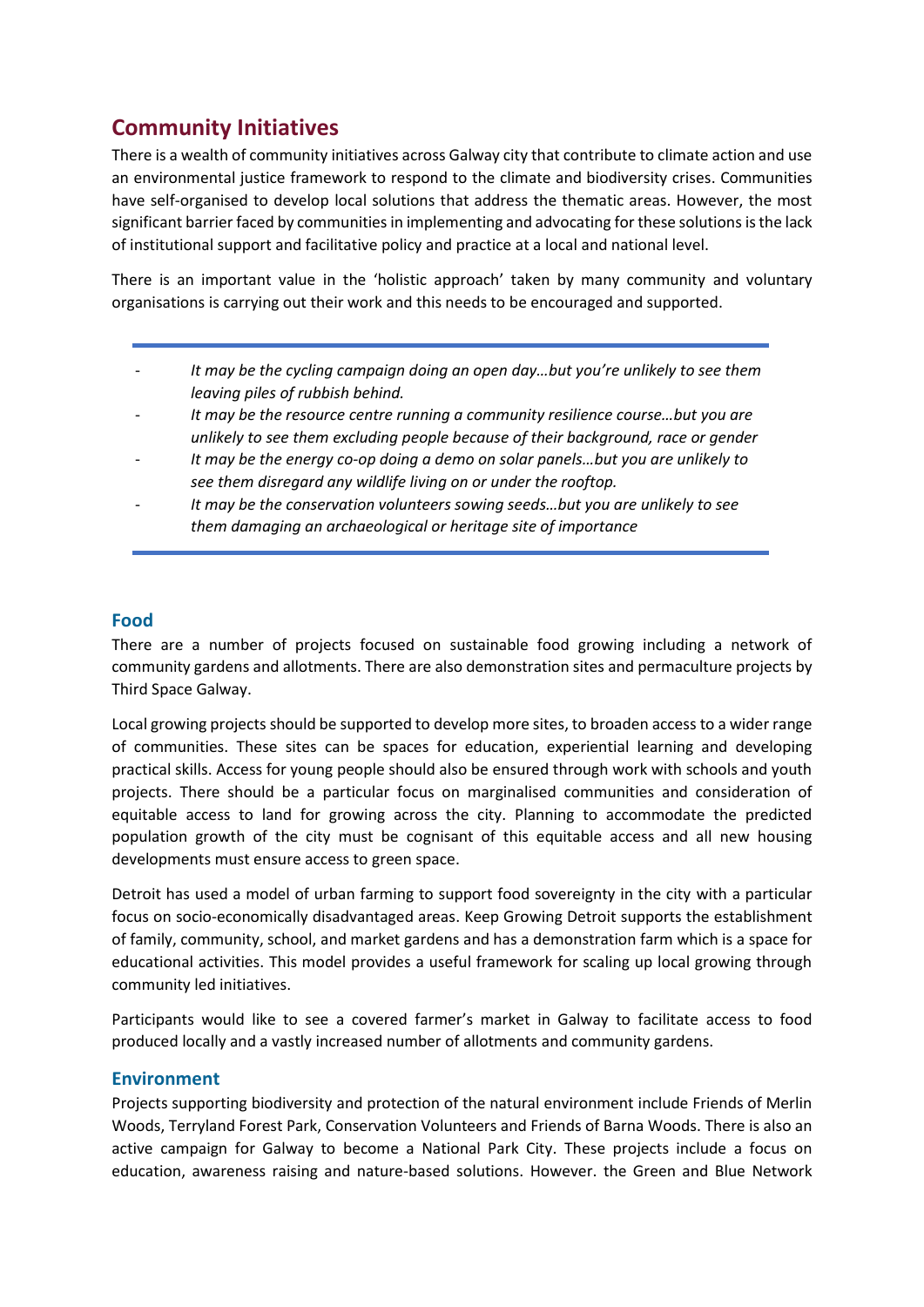needs to be connected rather than isolated pockets within the city. Boston has developed wild corridors around the entire city, and this is a model which could be replicated.

It was agreed that it is not possible to reduce emissions to zero and at least 40% of green space is required to sequester sufficient levels of carbon.

*Don't Mow - Let it Grow*

It is critical to support increased education and awareness of actions to support biodiversity and wildlife in local areas, including support for the All Ireland Pollinator Plan, replacing hard surfaces with planting to increase green spaces and prevent localised flooding.

#### **Travel**

There are five cycling groups active in Galway working towards safer streets, sustainable transport infrastructure and better urban design including Galway Cycling Campaign, Galway Urban Greenway Alliance, Connemara Greenway Alliance, Bus Rothaíochta na Gaillimhe/Galway Cycle Bus and An Mheitheal Rothar. Gluas is also campaigning for sustainable transport solutions for the city by constructing a 'very light rail' system. These active campaigns highlight the lack of sustainable transport in the city, including safe cycling infrastructure. An increase in active travel will only be possible with safe segregated cycling and pedestrian infrastructure. National pressure is needed for this, and other sustainable transport solutions, to happen at a local level.

#### **Circular Economy - Shopping, Recycling, Reuse**

There are a number of local projects focusing on recycling, reuse and circular economy including Bounce Back Recycling and An Mheitheal Rothar. *Bounce Back Recycling* is a social enterprise established by Galway Traveller Movement. It employs a number of Travellers to recycle mattresses and upcycle used furniture. An Mheitheal Rothar's *Recycle Your Cycle* initiative repairs bikes sent for scrap to Galway City Council's waste depot. Both organisations provide training and employment opportunities for people who are long term unemployed, and both would benefit significantly from increased supports from the State and the local authority.

Additional research is required into how to recycle or reuse what are currently considered to be waste products that go to landfill.

There was criticism of changes in SEAI schemes that have resulted in community-based organisations losing the status they once had in tendering for schemes. In Galway, this resulted in the closure of First Class Insulation – a Traveller-led social economy project that had developed skill and expertise in retrofitting homes.

#### **Energy and Buildings**

Globally the energy transformation to socially fair, democratic, and decentralised energy is most effective when communities are at the helm of local renewable energy projects. Research has shown that investment in social economy energy cooperatives delivered two to three times more value to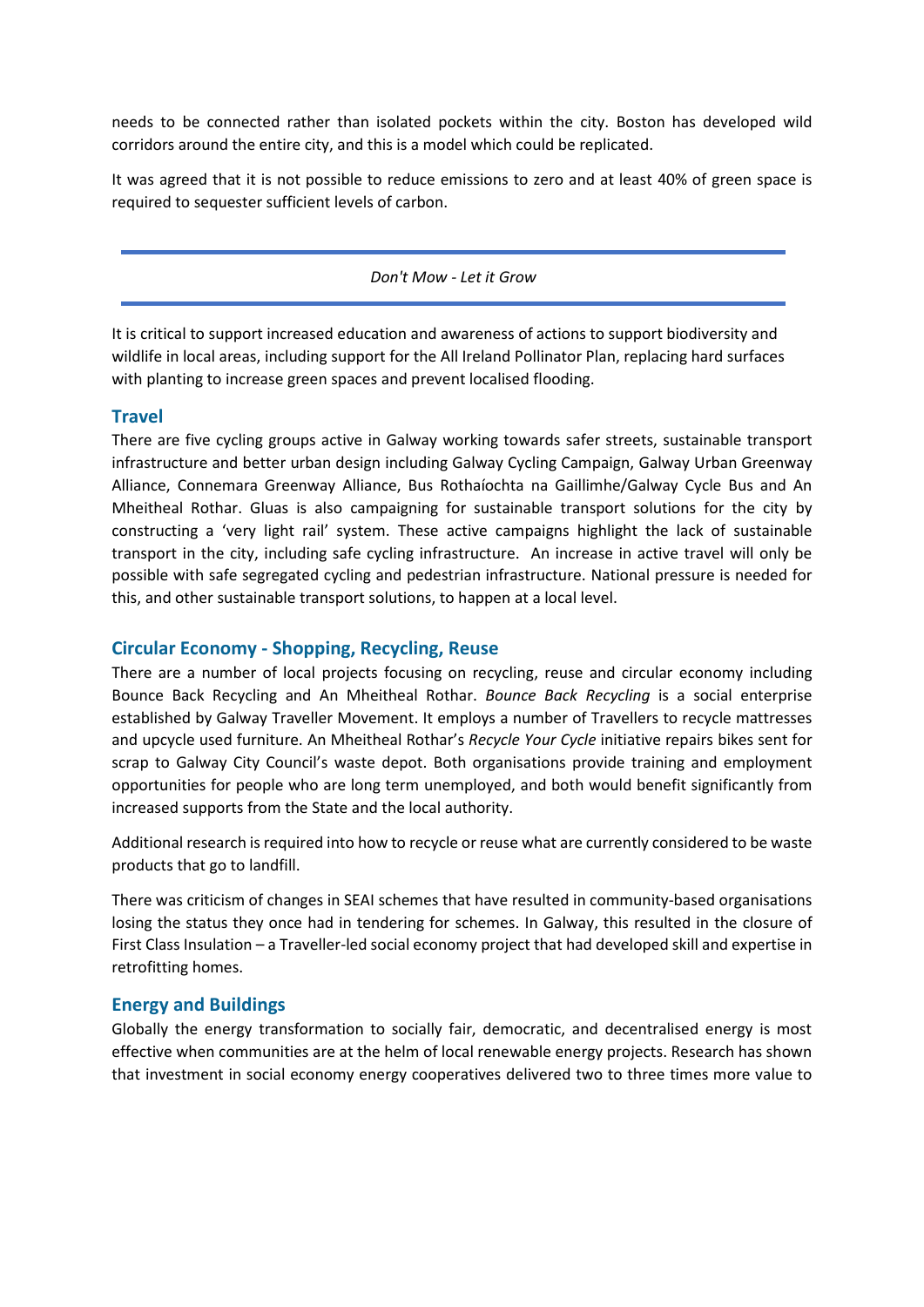the local economy than private enterprises.<sup>1</sup> The Galway Energy Cooperative is a local example of a community led energy project.

Participants called for more investment in District Heating Schemes to democratise access to heat in a sustainable way, and further called for retrofitting of homes to be implemented on a scale unprecedented to date.

There was a call for all new buildings to have roof-top gardens and be fitted with solar photovoltaic panels and/or solar thermal collectors

#### **Climate Justice**

There was consensus that climate justice needs to be at the heart of all we do in the area of climate change in recognition of the fact that the impact of climate change falls most heavily on those that have done the least to cause it and have the least resources to respond. There was consensus that we need to ensure that marginalised communities, struggling with fuel poverty, increasing food poverty and likely to live in communities most affected by air pollution, are supported to make a just transition. There was agreement that support for community workers and youth workers as a bridge into marginalised communities is critical in this regard.

## **Climate Action Fund**

The fund should focus on principles of Climate Justice and Just Transition. It should have a particular focus on marginalised communities and youth.

Given the high levels of unemployment and precarious work the fund should include a focus on training and skills in the green and circular economy, repair and sustainability generally. This area could support community skills initiative to link with community education providers.

Similar to the Community Enhancement Programme, funding should be ringfenced for small community organisations. There should be different application processes for community groups and professional organisations. Funding should be long-term to enable strategic approaches rather than project or initiative focused.

Funding should be allocated through the Local Community Development Committee as this includes varied representation from local government and the community sector. This local expertise is vital to ensure the best results.

There should be supports in place for voluntary groups in relation to the application process and reporting requirements. Timescales for reporting should be cognisant that volunteer groups will need longer timescales than professional organisations.

# **Climate Action Plan and National Policy**

There are climate and biodiversity emergencies, and national policy needs to reflect this across all sectors. Systemic change is needed which requires a strong legislative basis. A pressing example is the need to ban all Liquified Natural Gas projects and the importation of fracked gas.

<sup>&</sup>lt;sup>1</sup> Énergie Partagée/Shared Energy (2019), 'Statistical field study of the local economic benefits of citizen projects', accessible at: Les [retombées économiques locales des projets citoyens d'énergie renouvelable : bénéfices pour les territoires | Énergie Partagée \(energie](https://energie-partagee.org/etude-retombees-eco/)[partagee.org\)](https://energie-partagee.org/etude-retombees-eco/)